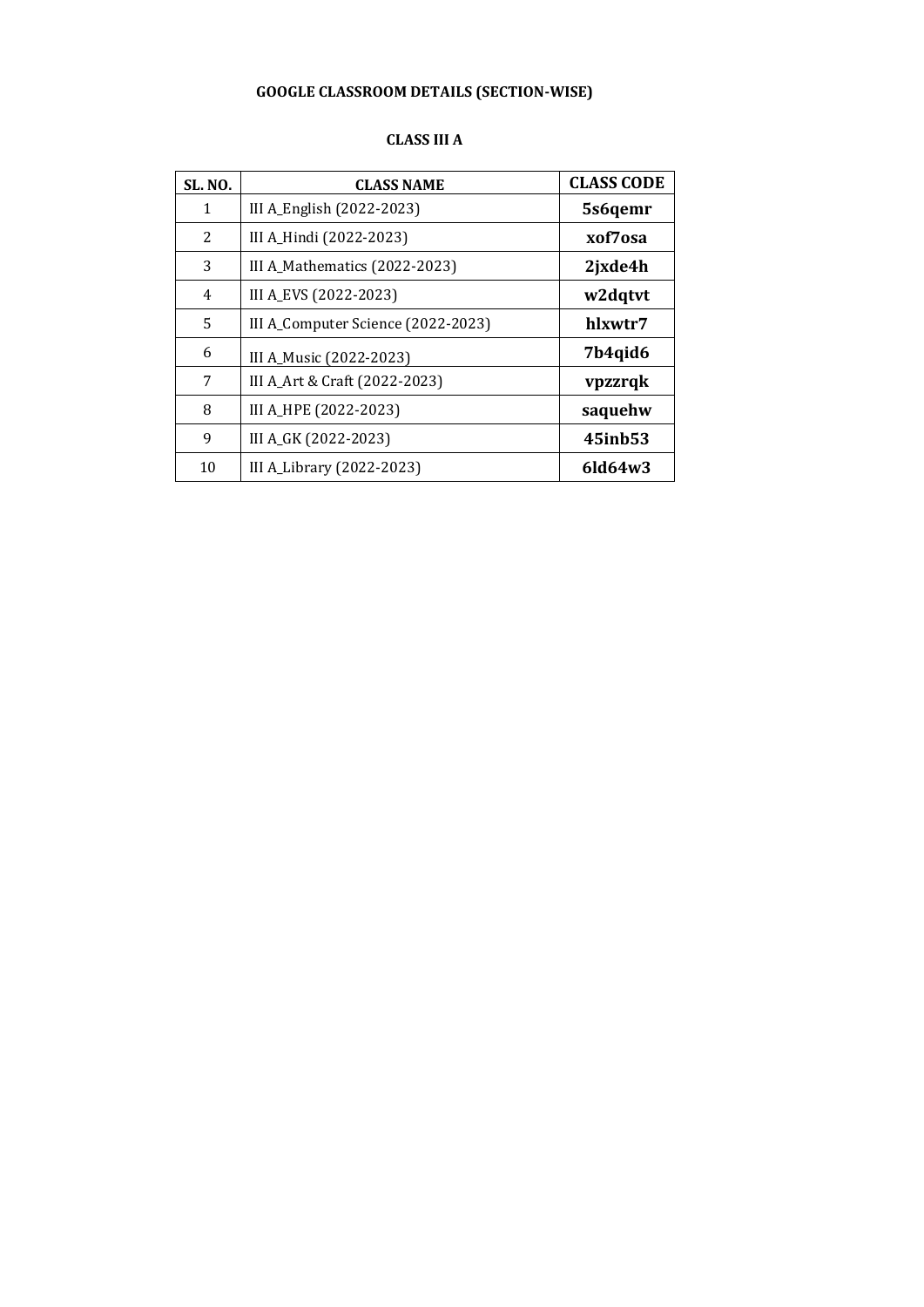# **CLASS III B**

| SL.<br>NO. | <b>CLASS NAME</b>                  | <b>CLASS CODE</b> |
|------------|------------------------------------|-------------------|
| 1          | III B_English (2022-2023)          | gm5xx3w           |
| 2          | III B_Hindi (2022-2023)            | ycz3pic           |
| 3          | III B_Mathematics (2022-2023)      | sdxk2nn           |
| 4          | III B_EVS (2022-2023)              | rmnaepg           |
| 5          | III B_Computer Science (2022-2023) | txnx42m           |
| 6          | III B_Music (2022-2023)            | 7b4qid6           |
| 7          | III B_Art & Craft (2022-2023)      | lzv5hpj           |
| 8          | III B_HPE (2022-2023)              | saquehw           |
| 9          | III B_GK (2022-2023)               | 45inb53           |
| 10         | III B_Library (2022-2023)          | $6$ ld $64w3$     |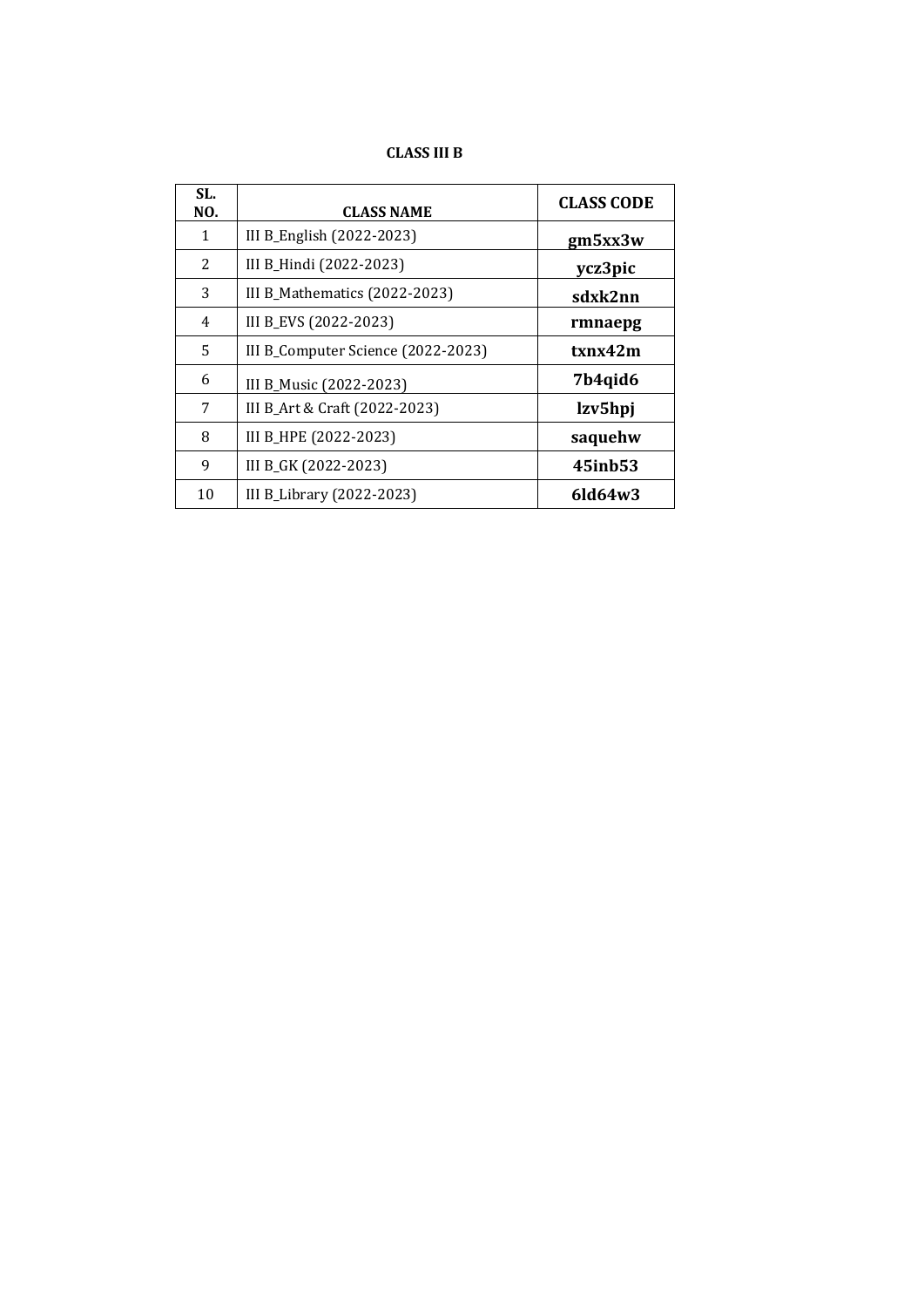| <b>SL. NO.</b> | <b>CLASS NAME</b>                  | <b>CLASS CODE</b> |
|----------------|------------------------------------|-------------------|
| 1              | III C_English (2022-2023)          | 6wifcpm           |
| 2              | III C_Hindi (2022-2023)            | amf6zft           |
| 3              | III C_Mathematics (2022-2023)      | de5q3cm           |
| 4              | III C_EVS (2022-2023)              | bhny4ct           |
| 5              | III C_Computer Science (2022-2023) | hbaxh4m           |
| 6              | III C_Music (2022-2023)            | 7b4qid6           |
| 7              | III C_Art & Craft (2022-2023)      | jn2uraj           |
| 8              | III C_HPE (2022-2023)              | saquehw           |
| 9              | III C_GK (2022-2023)               | 45inb53           |
| 10             | III C_Library (2022-2023)          | $6$ ld $64w3$     |

# **CLASS III C**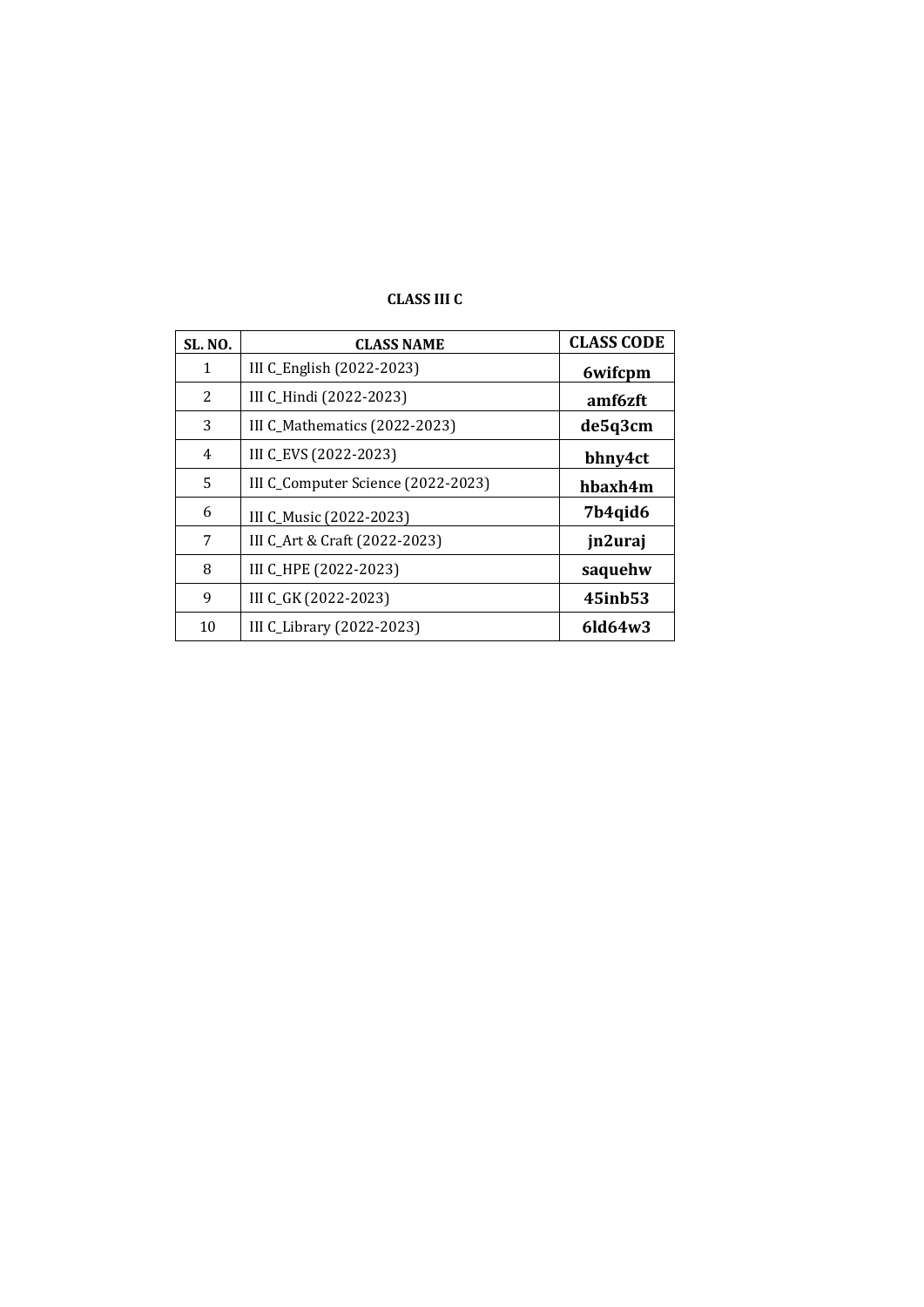# **CLASS III D**

| <b>SL. NO.</b> | <b>CLASS NAME</b>                  | <b>CLASS CODE</b> |
|----------------|------------------------------------|-------------------|
| $\mathbf{1}$   | III D_English (2022-2023)          | 4cke4rv           |
| 2              | III D_Hindi (2022-2023)            | pijiw5r           |
| 3              | III D_Mathematics (2022-2023)      | 4yhn542           |
| 4              | III D_EVS (2022-2023)              | c2kdemb           |
| 5              | III D_Computer Science (2022-2023) | cl7zhnt           |
| 6              | III D_Music (2022-2023)            | 7b4qid6           |
| 7              | III D_Art & Craft (2022-2023)      | ekvct64           |
| 8              | III D_HPE (2022-2023)              | saquehw           |
| 9              | III D_GK (2022-2023)               | 45inb53           |
| 10             | III D_Library $(2022-2023)$        | $6$ ld $64w3$     |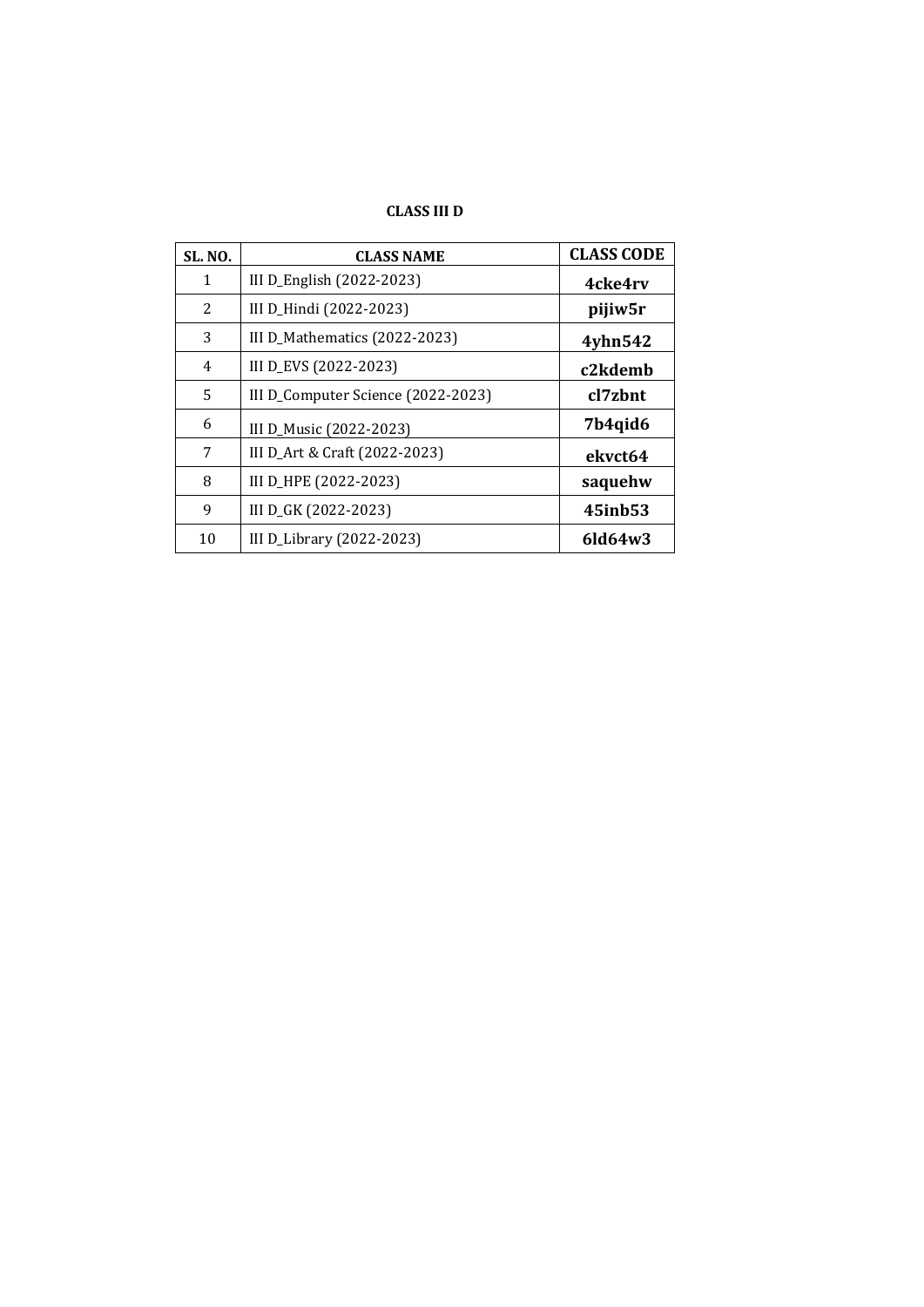# **CLASS III E**

| <b>SL. NO.</b> | <b>CLASS NAME</b>                  | <b>CLASS CODE</b>   |
|----------------|------------------------------------|---------------------|
| $\mathbf{1}$   | III E_English (2022-2023)          | 7 <sub>lxvcvz</sub> |
| 2              | III E_Hindi (2022-2023)            | jx6vx4h             |
| 3              | III E_Mathematics (2022-2023)      | kvestcu             |
| 4              | III E_EVS (2022-2023)              | t3hmcgi             |
| 5              | III E_Computer Science (2022-2023) | eioyyut             |
| 6              | III E_Music (2022-2023)            | 7b4qid6             |
| 7              | III E_Art & Craft (2022-2023)      | 37ca77x             |
| 8              | III E_HPE (2022-2023)              | saquehw             |
| 9              | III E_GK (2022-2023)               | 45inb53             |
| 10             | III E_Library (2022-2023)          | $6$ ld $64w3$       |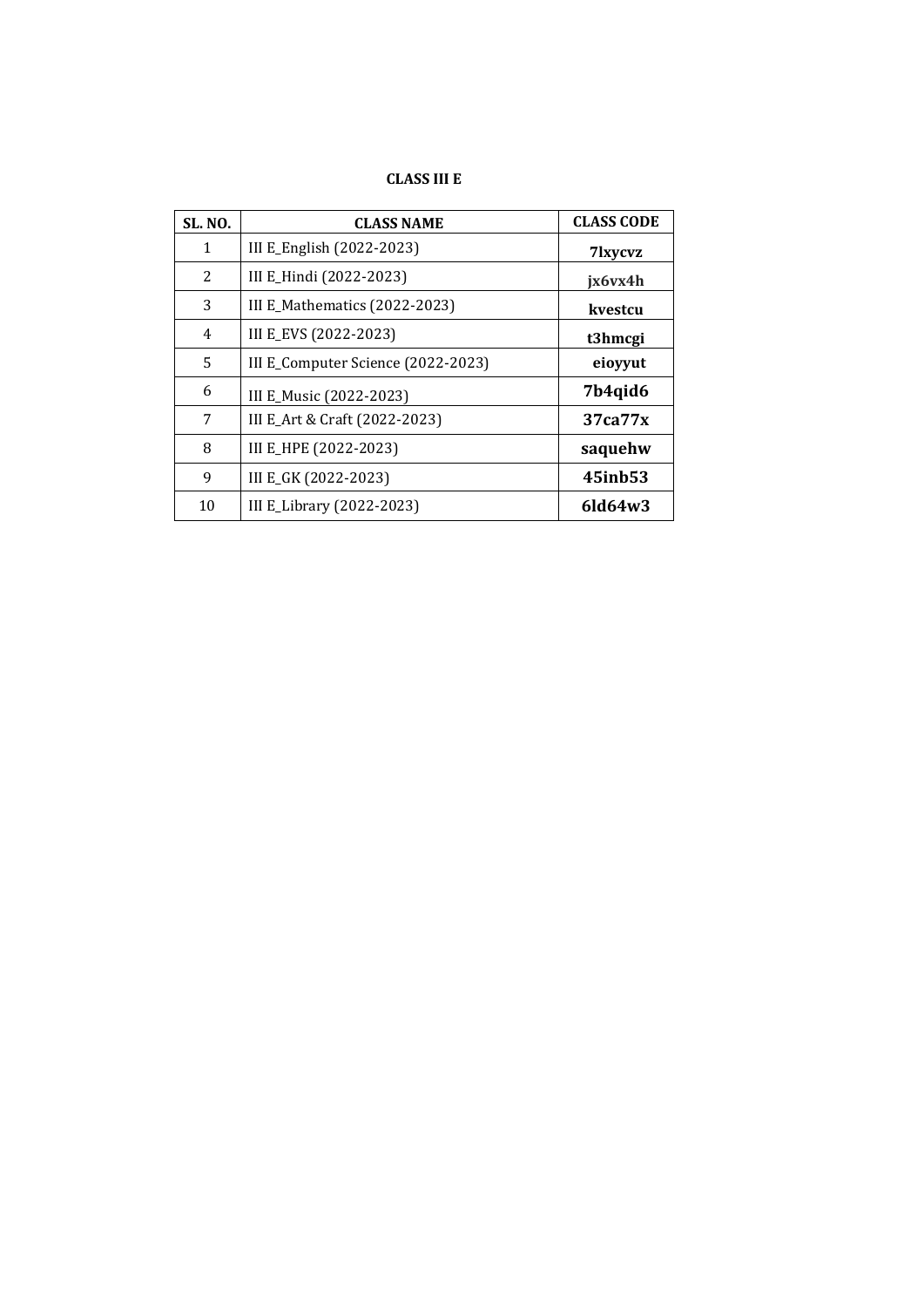# **CLASS III F**

| <b>SL. NO.</b> | <b>CLASS NAME</b>                  | <b>CLASS CODE</b> |
|----------------|------------------------------------|-------------------|
| 1              | III F_English (2022-2023)          | ziyv7xs           |
| 2              | III F_Hindi (2022-2023)            | rn7jtst           |
| 3              | III F_Mathematics (2022-2023)      | lymdbnz           |
| $\overline{4}$ | III F_EVS (2022-2023)              | rkexul7           |
| 5              | III F_Computer Science (2022-2023) | bc7klr5           |
| 6              | III F_Music (2022-2023)            | 7b4qid6           |
| 7              | III F_Art & Craft (2022-2023)      | rocz7ue           |
| 8              | III F_HPE (2022-2023)              | saquehw           |
| 9              | III F_GK (2022-2023)               | 45inb53           |
| 10             | III F_Library (2022-2023)          | $6$ ld $64w3$     |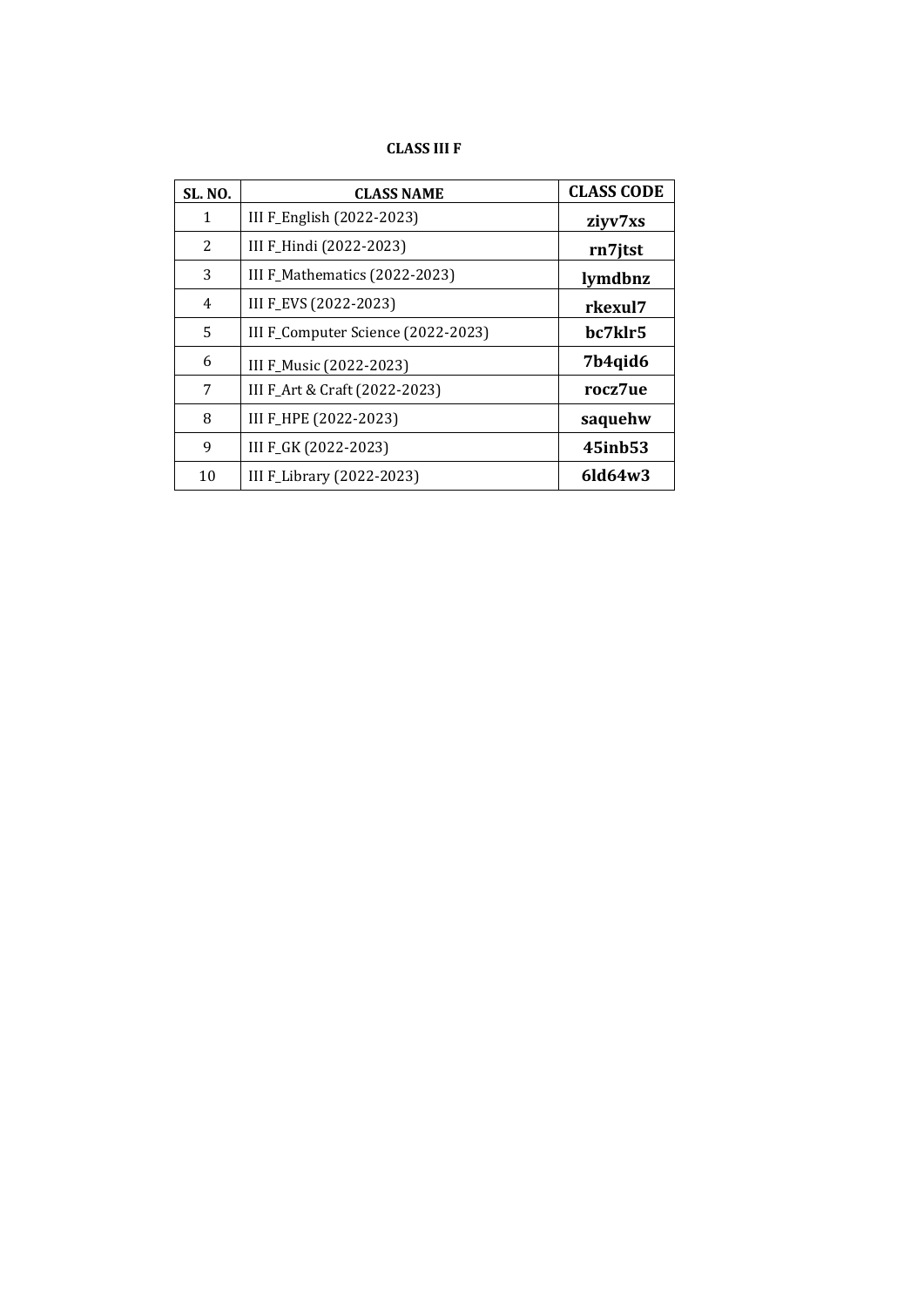# **CLASS III G**

| 7. | <b>CLASS NAME</b>                  | <b>CLASS CODE</b> |
|----|------------------------------------|-------------------|
| 1  | III G_English (2022-2023)          | 33v4yzo           |
| 2  | III G_Hindi (2022-2023)            | n2ywuoz           |
| 3  | III G_Mathematics (2022-2023)      | fy3smek           |
| 4  | III G_EVS (2022-2023)              | y3w5gwe           |
| 5. | III G_Computer Science (2022-2023) | yohgfqk           |
| 6  | III G_Music (2022-2023)            | 7b4qid6           |
| 7  | III G_Art & Craft (2022-2023)      | 4ebj32u           |
| 8  | III G_HPE (2022-2023)              | saquehw           |
| 9  | III G_GK (2022-2023)               | 45inb53           |
| 10 | III G_Library (2022-2023)          | $6$ ld $64w3$     |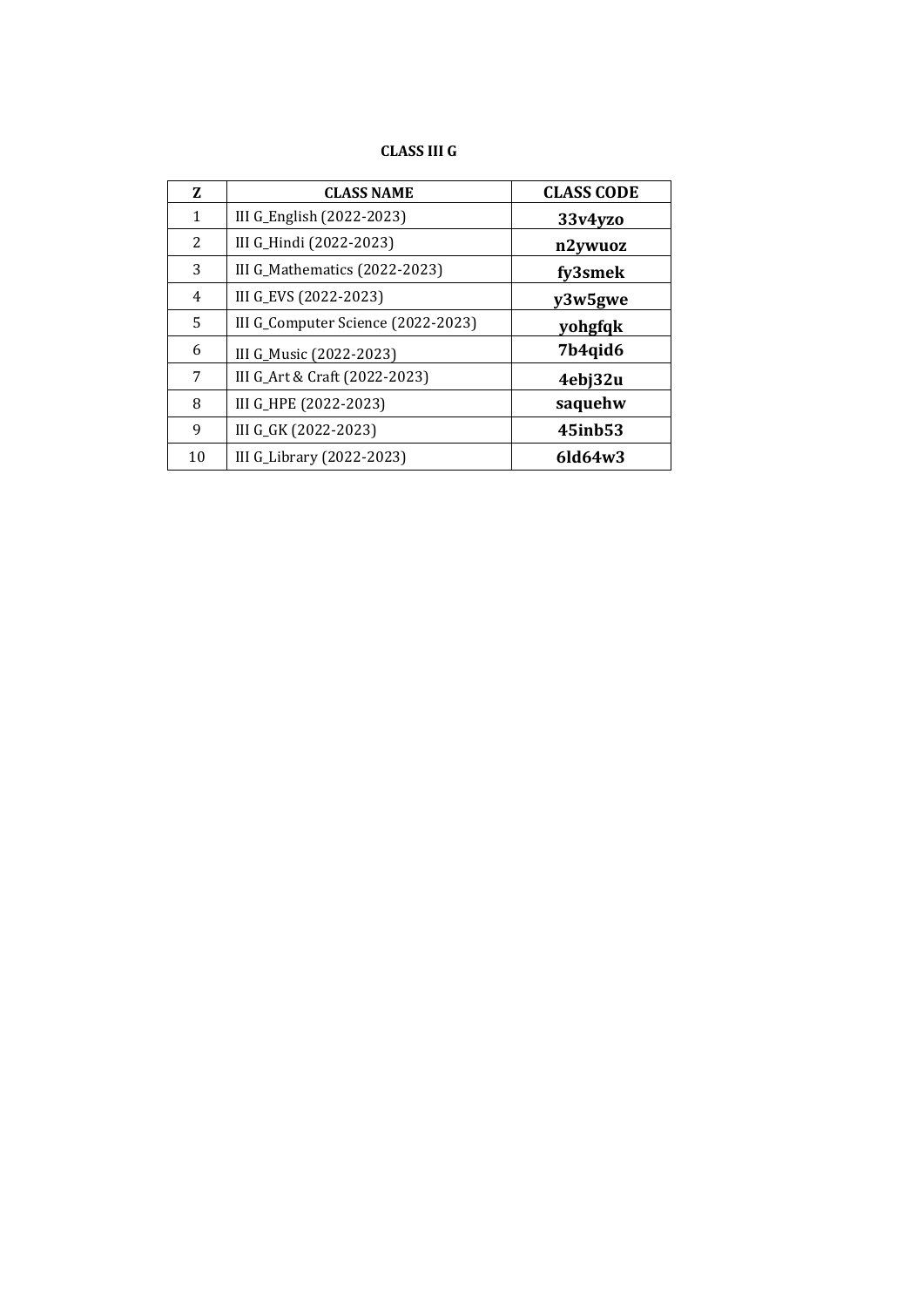# **CLASS III H**

| SL.<br>NO. | <b>CLASS NAME</b>                  | <b>CLASS CODE</b> |
|------------|------------------------------------|-------------------|
| 1          | III H_English (2022-2023)          | evdxa7c           |
| 2          | III H_Hindi (2022-2023)            | qn3mj6r           |
| 3          | III H_Mathematics (2022-2023)      | 5hi7rf2           |
| 4          | III H_EVS (2022-2023)              | lynrwje           |
| 5          | III H_Computer Science (2022-2023) | voejs3f           |
| 6          | III H_Music (2022-2023)            | 7b4qid6           |
| 7          | III H_Art & Craft (2022-2023)      | ia2amkq           |
| 8          | III H_HPE (2022-2023)              | saquehw           |
| 9          | III H_GK (2022-2023)               | 45inb53           |
| 10         | III H_Library (2022-2023)          | $6$ ld $64w3$     |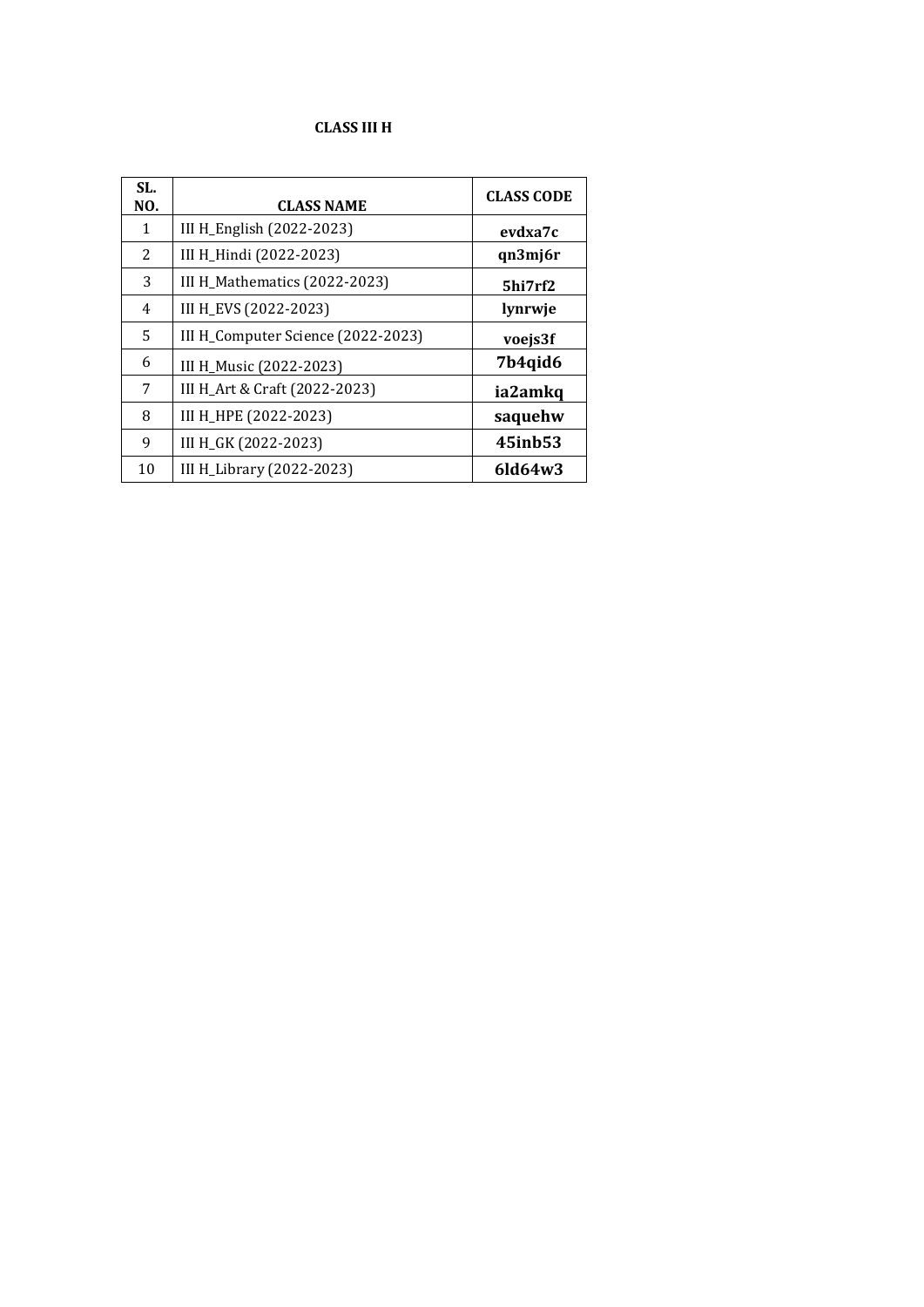#### **CLASS IV A**

| <b>SL. NO.</b> | <b>CLASS NAME</b>                 | <b>CLASS CODE</b> |
|----------------|-----------------------------------|-------------------|
| $\mathbf{1}$   | IV A_English (2022-2023)          | tlinlkd           |
| $\overline{2}$ | IV A_Hindi (2022-2023)            | 6umqb4p           |
| 3              | IV A_Mathematics (2022-2023)      | 5ff3mdo           |
| 4              | IV A_EVS (2022-2023)              | ud5ga2z           |
| 5              | IV A_Computer Science (2022-2023) | prpv32d           |
| 6              | IV A_Music (2022-2023)            | hj7bt6e           |
| 7              | IV A_Art & Craft (2022-2023)      | 6zfoswt           |
| 8              | IV A_HPE (2022-2023)              | vsp3dxs           |
| 9              | IV A_GK (2022-2023)               | j3uzwpu           |
| 10             | IV A_Library (2022-2023)          | auyx7k5           |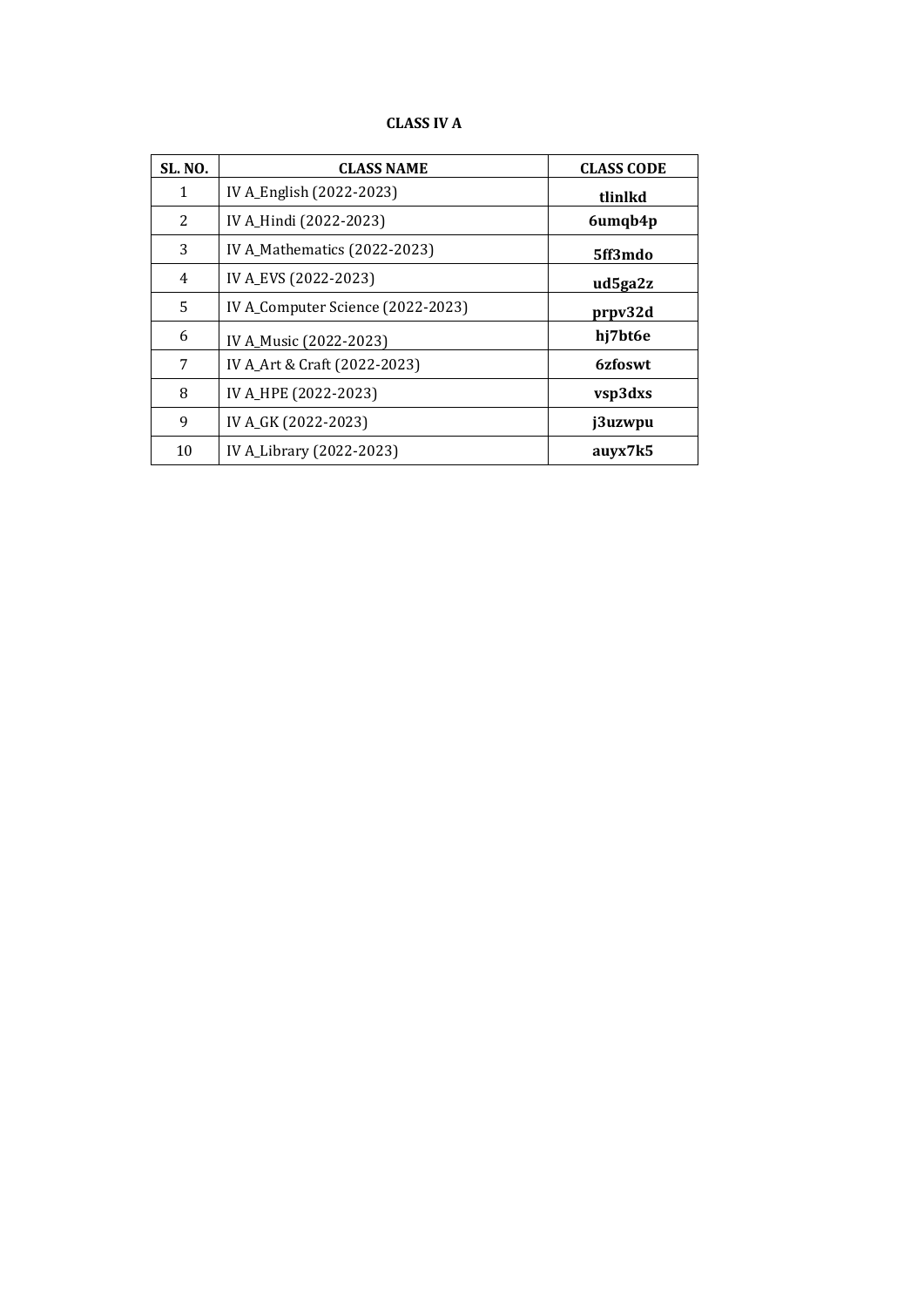# **CLASS IV B**

| <b>SL. NO.</b> | <b>CLASS NAME</b>                 | <b>CLASS CODE</b> |
|----------------|-----------------------------------|-------------------|
| 1              | IV B_English (2022-2023)          | $z$ sdx $375$     |
| 2              | IV B_Hindi (2022-2023)            | 3jnmkv3           |
| 3              | IV B_Mathematics (2022-2023)      | lxm2rvi           |
| 4              | IV B_EVS (2022-2023)              | q6jgn7a           |
| 5              | IV B_Computer Science (2022-2023) | npruklg           |
| 6              | IV B_Music (2022-2023)            | hj7bt6e           |
| 7              | IV B_Art & Craft (2022-2023)      | rv6ypvd           |
| 8              | IV B_HPE (2022-2023)              | vsp3dxs           |
| 9              | IV B_GK (2022-2023)               | j3uzwpu           |
| 10             | IV B_Library (2022-2023)          | auyx7k5           |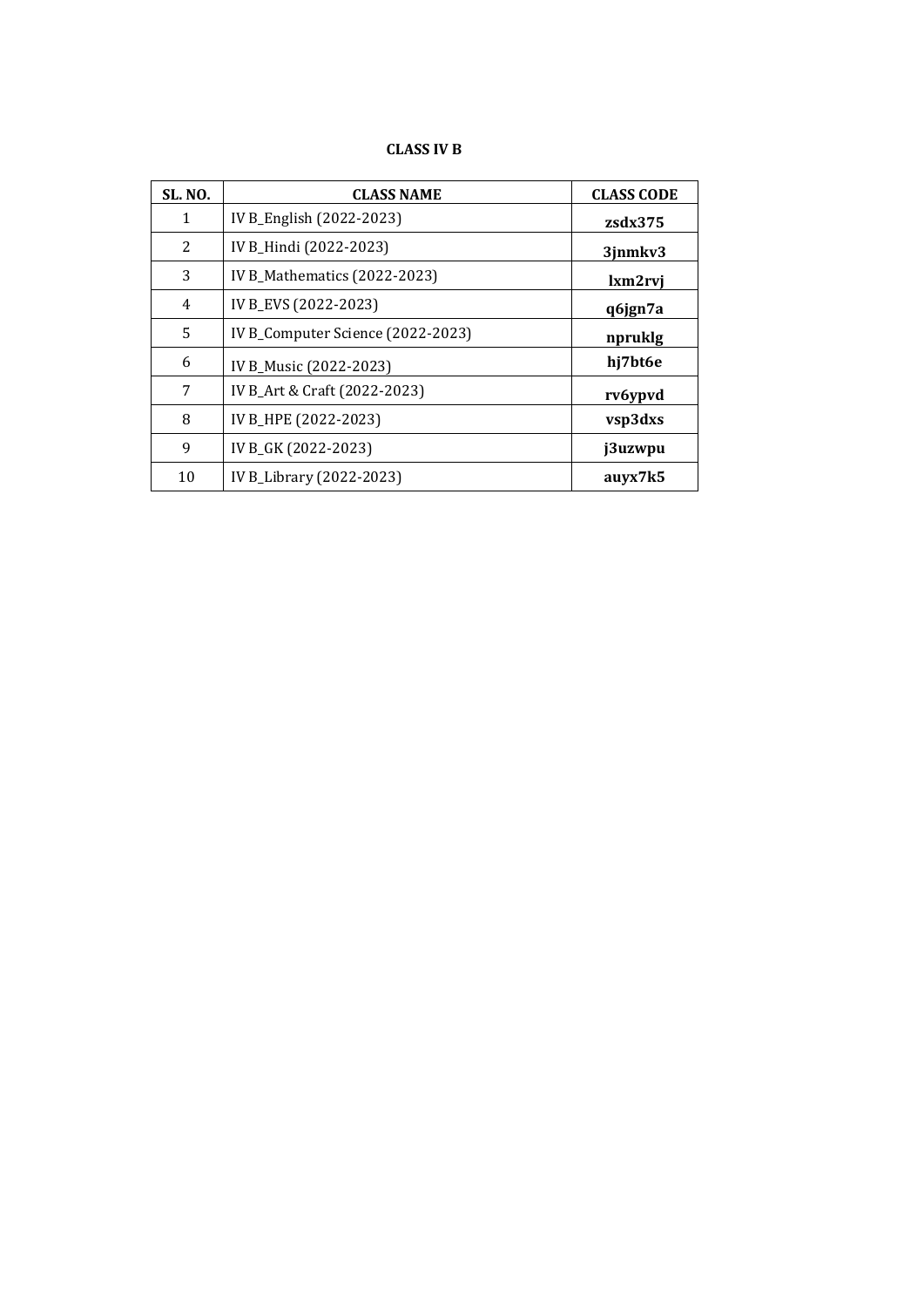# **CLASS IV C**

| <b>SL. NO.</b> | <b>CLASS NAME</b>                 | <b>CLASS CODE</b> |
|----------------|-----------------------------------|-------------------|
| $\mathbf{1}$   | IV C_English (2022-2023)          | igfbids           |
| 2              | IV C_Hindi (2022-2023)            | lpc45tx           |
| 3              | IV C_Mathematics (2022-2023)      | dzlbezt           |
| 4              | IV C_EVS (2022-2023)              | gjni6a3           |
| 5              | IV C_Computer Science (2022-2023) | k5ii7su           |
| 6              | IV C_Music (2022-2023)            | hj7bt6e           |
| 7              | IV C_Art & Craft (2022-2023)      | sbo2vau           |
| 8              | IV C_HPE (2022-2023)              | vsp3dxs           |
| 9              | IV C_GK (2022-2023)               | j3uzwpu           |
| 10             | IV C_Library (2022-2023)          | auvx7k5           |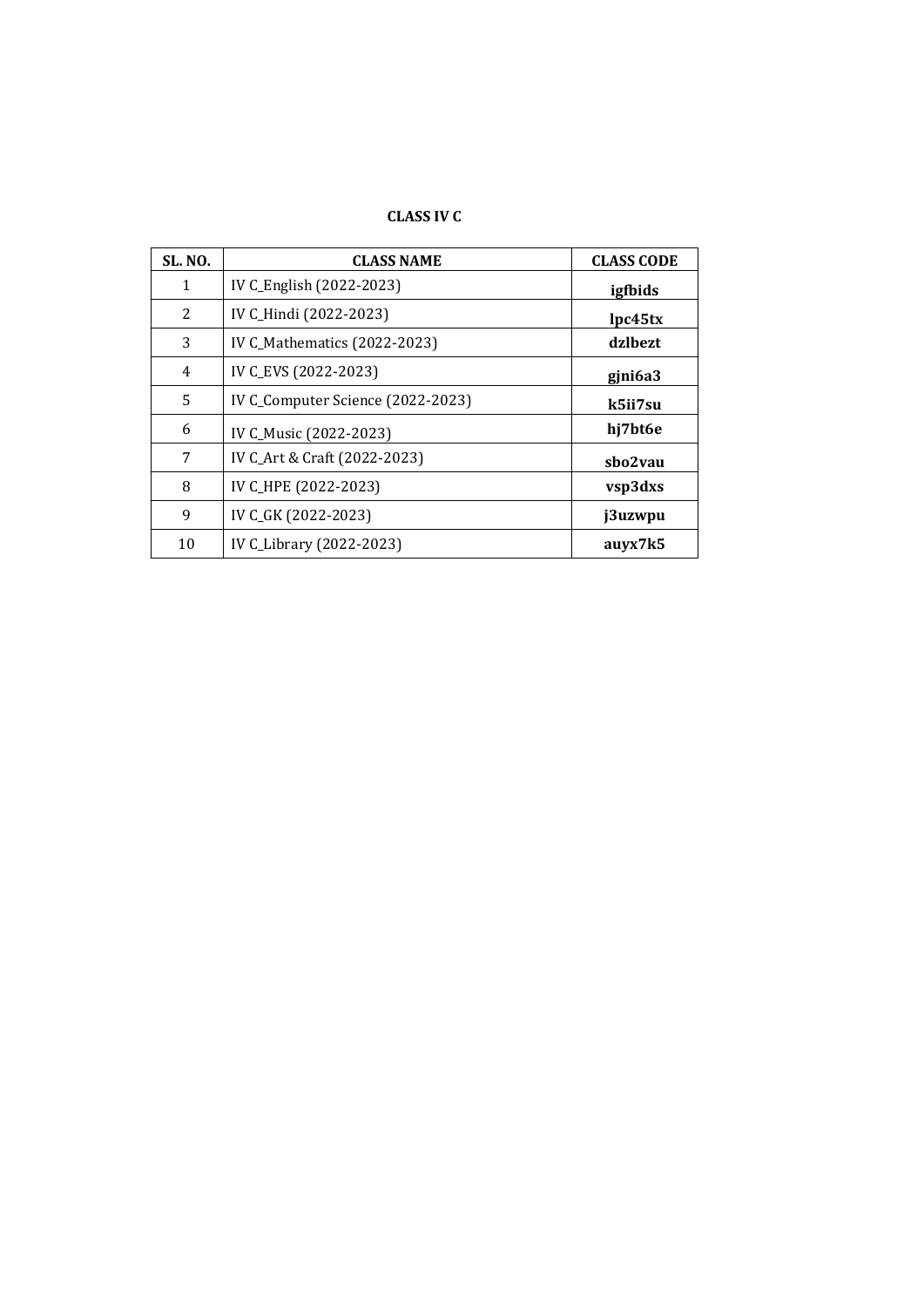# **CLASS IV D**

| <b>SL. NO.</b> | <b>CLASS NAME</b>                 | <b>CLASS CODE</b> |
|----------------|-----------------------------------|-------------------|
| 1              | IV D_English (2022-2023)          | cprbfoz           |
| 2              | IV D_Hindi (2022-2023)            | cykk7il           |
| 3              | IV D_Mathematics (2022-2023)      | nect5rh           |
| 4              | IV D_EVS (2022-2023)              | jumfstt           |
| 5              | IV D_Computer Science (2022-2023) | hlxq7zx           |
| 6              | IV D_Music (2022-2023)            | hj7bt6e           |
| 7              | IV D_Art & Craft (2022-2023)      | kfzjaji           |
| 8              | IV D_HPE (2022-2023)              | vsp3dxs           |
| 9              | IV D_GK (2022-2023)               | j3uzwpu           |
| 10             | IV D_Library (2022-2023)          | auyx7k5           |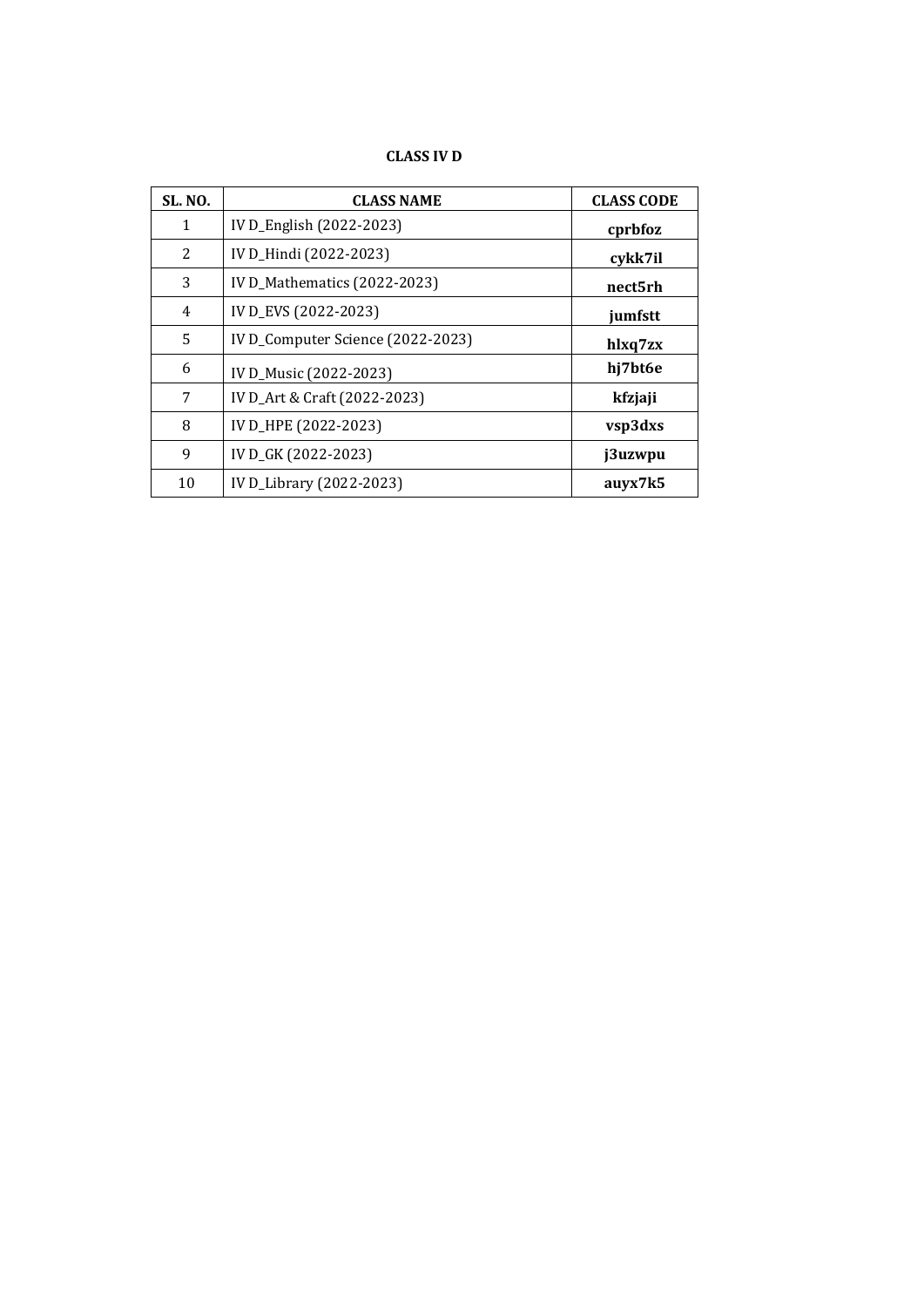#### **CLASS IV E**

| <b>SL. NO.</b> | <b>CLASS NAME</b>                 | <b>CLASS CODE</b> |
|----------------|-----------------------------------|-------------------|
| 1              | IV E_English (2022-2023)          | lzj5aym           |
| 2              | IV E_Hindi (2022-2023)            | a3ce7i4           |
| 3              | IV E_Mathematics (2022-2023)      | 7cazpiu           |
| $\overline{4}$ | IV E_EVS (2022-2023)              | yd5knqt           |
| 5              | IV E_Computer Science (2022-2023) | 6hl42qe           |
| 6              | IV E_Music (2022-2023)            | hj7bt6e           |
| 7              | IV E_Art & Craft (2022-2023)      | ansafl7           |
| 8              | IV E_HPE (2022-2023)              | vsp3dxs           |
| 9              | IV E_GK (2022-2023)               | j3uzwpu           |
| 10             | IV E_Library (2022-2023)          | auyx7k5           |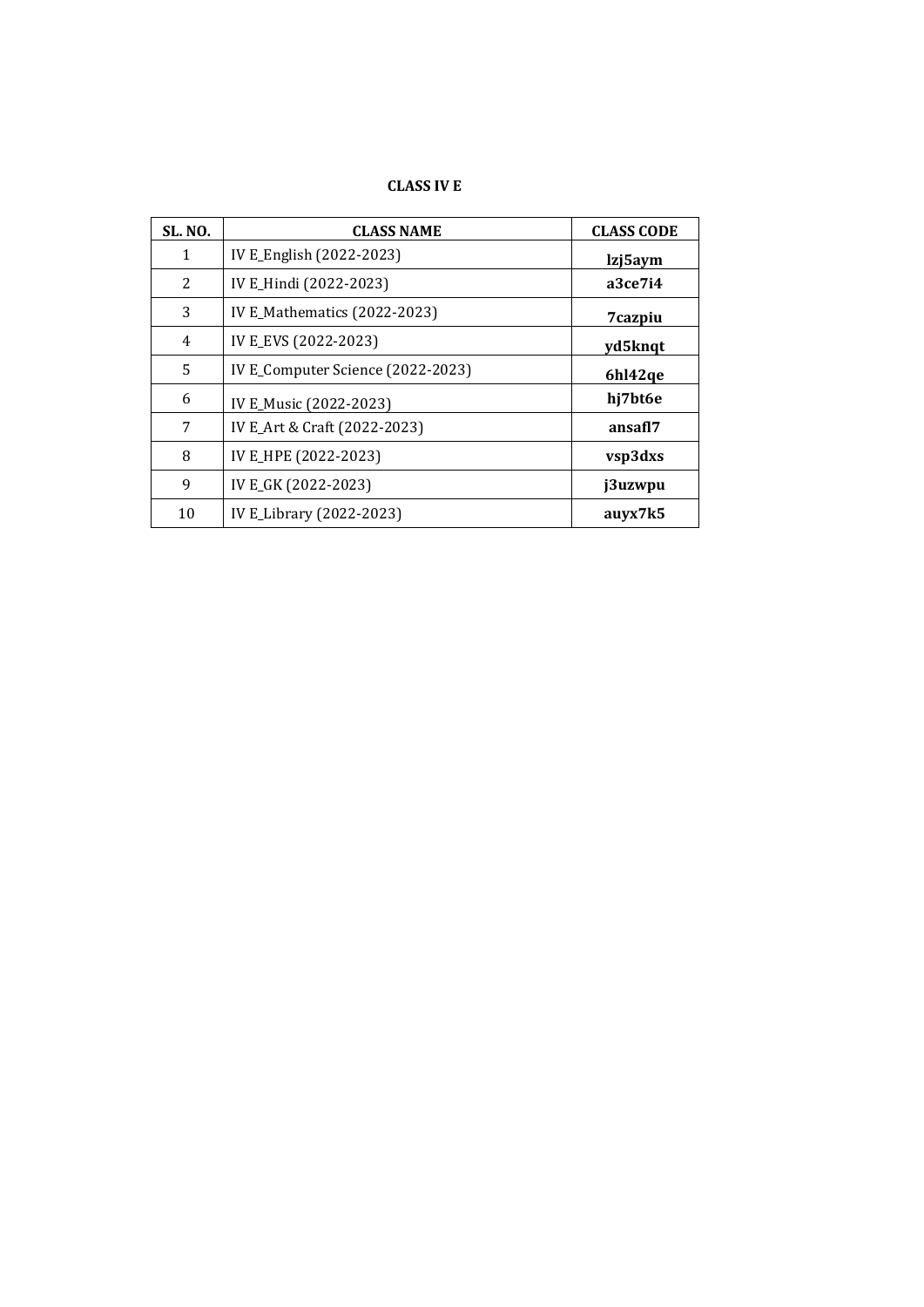# **CLASS IV F**

| <b>SL. NO.</b> | <b>CLASS NAME</b>                 | <b>CLASS CODE</b> |
|----------------|-----------------------------------|-------------------|
| 1              | IV F_English (2022-2023)          | t3sghpz           |
| 2              | IV F_Hindi (2022-2023)            | ooe45cg           |
| 3              | IV F_Mathematics (2022-2023)      | <b>7uzlauw</b>    |
| 4              | IV F_EVS (2022-2023)              | nlcj2hd           |
| 5              | IV F_Computer Science (2022-2023) | 566tvov           |
| 6              | IV F_Music (2022-2023)            | hj7bt6e           |
| 7              | IV F_Art & Craft (2022-2023)      | aqp4syh           |
| 8              | IV F_HPE (2022-2023)              | vsp3dxs           |
| 9              | IV F_GK (2022-2023)               | j3uzwpu           |
| 10             | IV F_Library (2022-2023)          | auyx7k5           |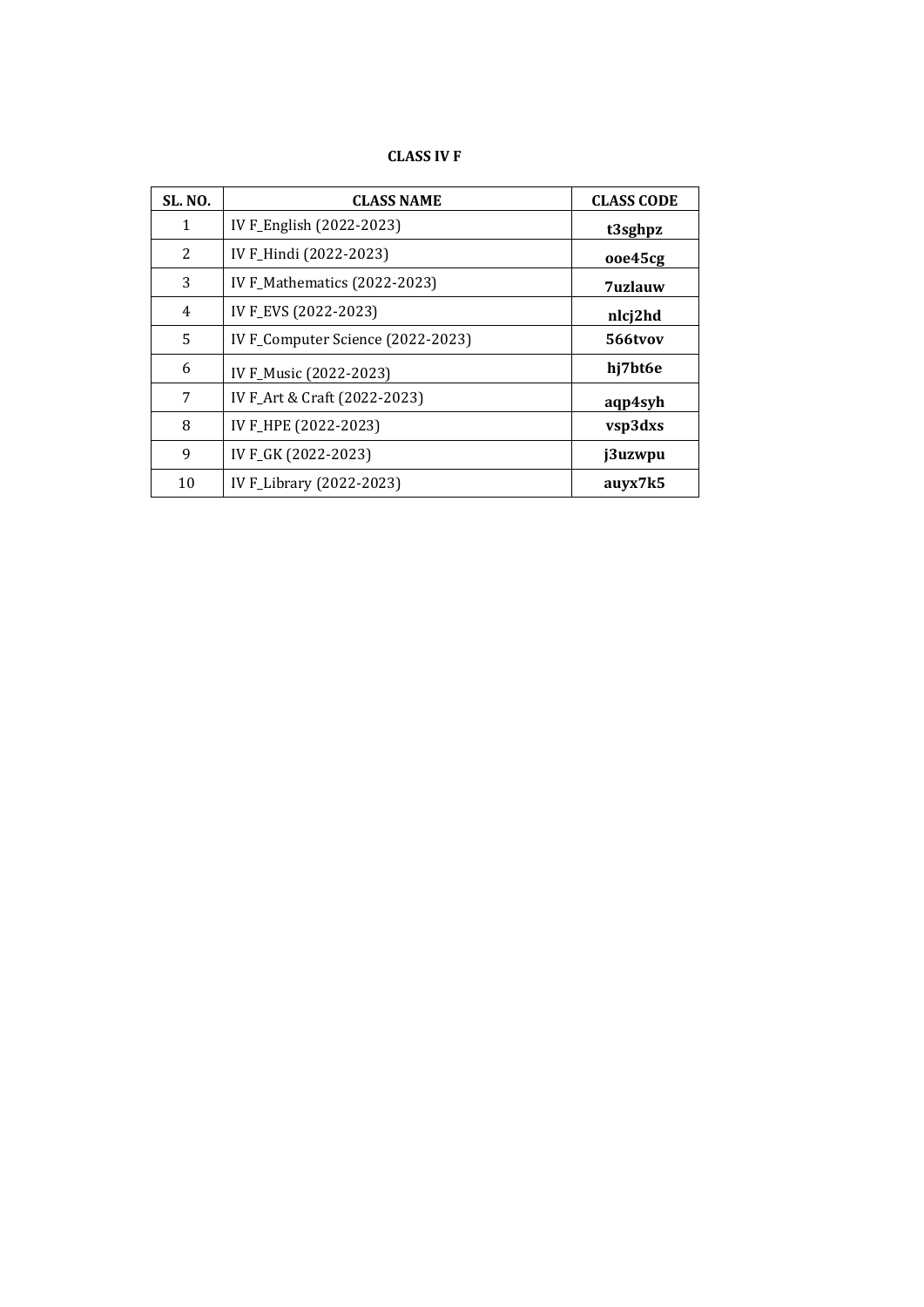# **CLASS IV G**

| <b>SL. NO.</b> | <b>CLASS NAME</b>                 | <b>CLASS CODE</b> |
|----------------|-----------------------------------|-------------------|
| $\mathbf{1}$   | IV G_English (2022-2023)          | 72nzdro           |
| 2              | IV G_Hindi (2022-2023)            | okxifeq           |
| 3              | IV G_Mathematics (2022-2023)      | ugfy6gy           |
| $\overline{4}$ | IV G_EVS (2022-2023)              | abh2r4r           |
| 5              | IV G_Computer Science (2022-2023) | egkozlq           |
| 6              | IV G_Music (2022-2023)            | hj7bt6e           |
| 7              | IV G_Art & Craft (2022-2023)      | 60m67d7           |
| 8              | IV G_HPE (2022-2023)              | vsp3dxs           |
| 9              | IV G_GK (2022-2023)               | j3uzwpu           |
| 10             | IV G_Library (2022-2023)          | auyx7k5           |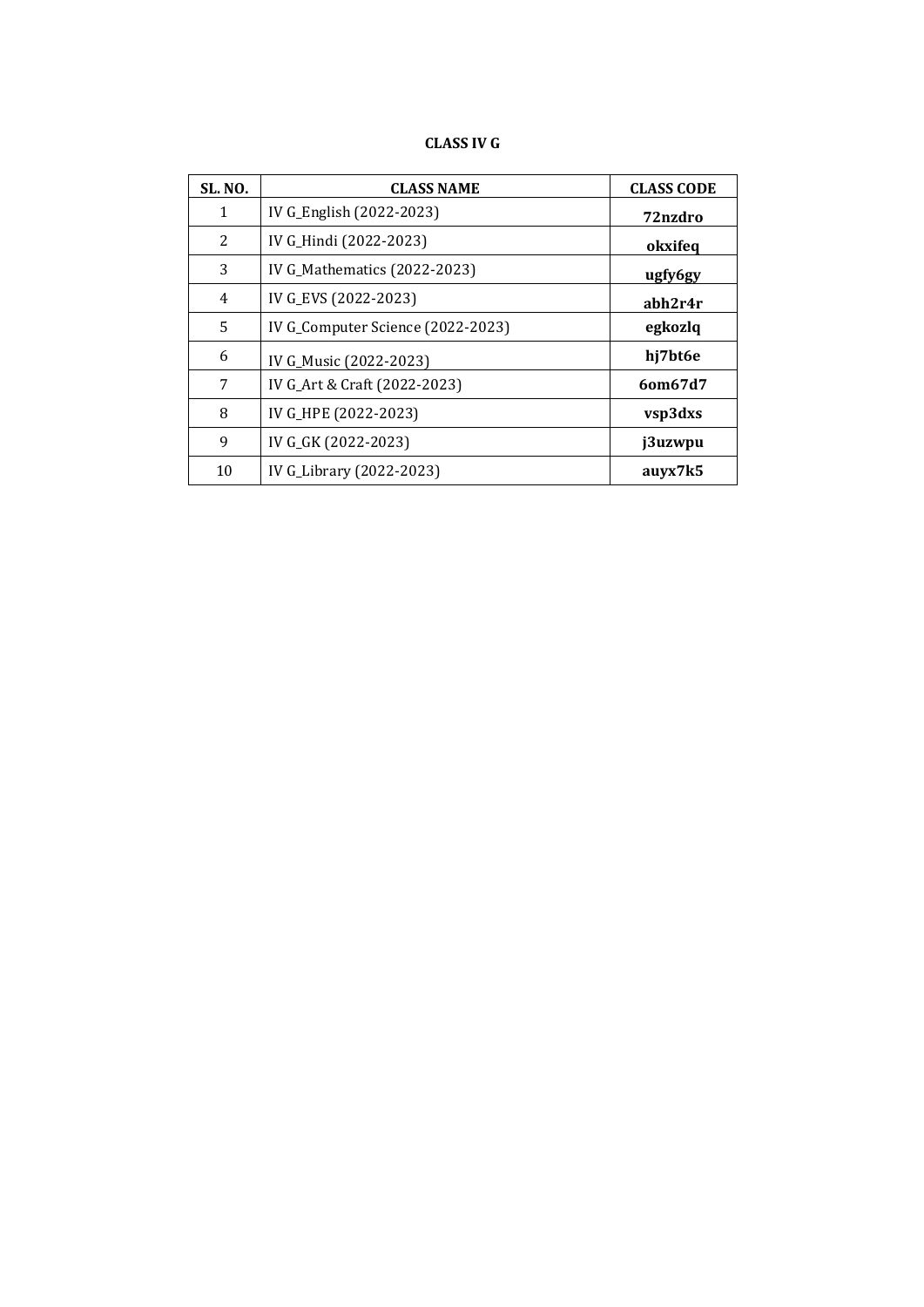# **CLASS IV H**

| <b>SL. NO.</b> | <b>CLASS NAME</b>                 | <b>CLASS CODE</b> |
|----------------|-----------------------------------|-------------------|
| 1              | IV H_English (2022-2023)          | 6kxx213           |
| 2              | IV H_Hindi (2022-2023)            | gjoxkug           |
| 3              | IV H_Mathematics (2022-2023)      | lb2ulnb           |
| 4              | IV H_EVS (2022-2023)              | 0063325           |
| 5              | IV H_Computer Science (2022-2023) | bsyufmq           |
| 6              | IV H_Music (2022-2023)            | hj7bt6e           |
| 7              | IV H_Art & Craft (2022-2023)      | 4hht5il           |
| 8              | IV H_HPE (2022-2023)              | vsp3dxs           |
| 9              | IV H_GK (2022-2023)               | j3uzwpu           |
| 10             | IV H_Library (2022-2023)          | auyx7k5           |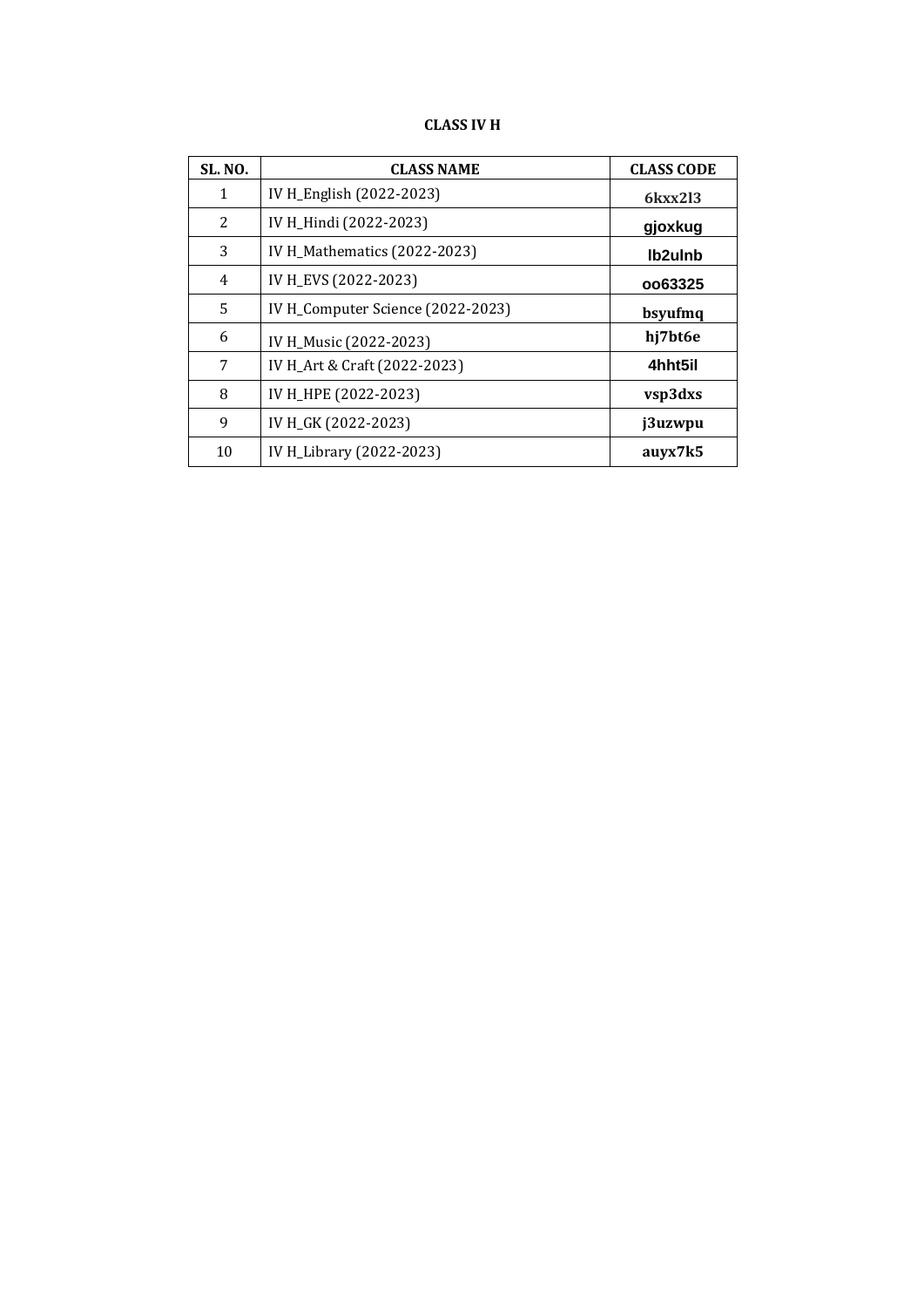**CLASS V A**

| SL.<br>NO. | <b>CLASS NAME</b>                | <b>CLASS CODE</b> |
|------------|----------------------------------|-------------------|
| 1          | V A_English (2022-2023)          | $7$ ltfv $42$     |
| 2          | V A_Hindi (2022-2023)            | 6kzsenf           |
| 3          | V A_Mathematics (2022-2023)      | xe4nelj           |
| 4          | V A_Science (2022-2023)          | se2lpnn           |
| 5          | V A_Social Science (2022-2023)   | 4xuytdt           |
| 6          | V A_Computer Science (2022-2023) | hf7m6w2           |
| 7          | V A_Music (2022-2023)            | 7tyipaf           |
| 8          | V A_Art & Craft (2022-2023)      | sskfzz7           |
| 9          | V A_HPE (2022-2023)              | 6553q5e           |
| 10         | V A_GK (2022-2023)               | oaxjgpv           |
| 11         | V A_Library (2022-2023)          | $f\frac{h}{3}mx$  |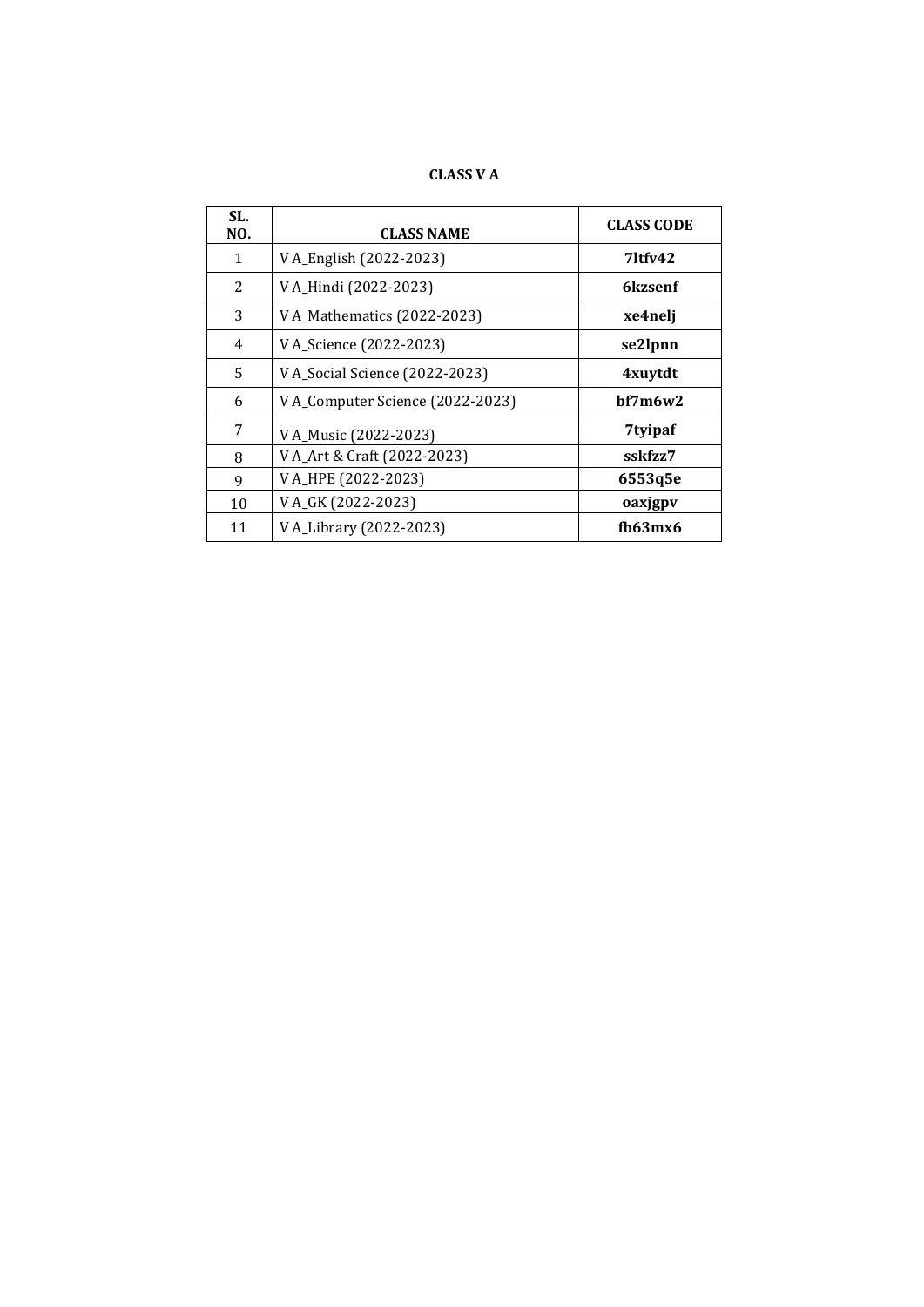# **CLASS V B**

| <b>SL. NO.</b> | <b>CLASS NAME</b>                | <b>CLASS CODE</b> |
|----------------|----------------------------------|-------------------|
| 1              | V B_English (2022-2023)          | eawm5qq           |
| 2              | V B_Hindi (2022-2023)            | gigl63g           |
| 3              | V B_Mathematics (2022-2023)      | w3jqcxp           |
| 4              | V B_Science (2022-2023)          | in2j5jm           |
| 5              | V B_Social Science (2022-2023)   | cnx74sr           |
| 6              | V B_Computer Science (2022-2023) | drehnc6           |
| 7              | V B_Music (2022-2023)            | 7tyipaf           |
| 8              | V B_Art & Craft (2022-2023)      | y3z22rp           |
| 9              | V B_HPE (2022-2023)              | 6553q5e           |
| 10             | V B_GK (2022-2023)               | oaxjgpv           |
| 11             | V B_Library (2022-2023)          | fb63mx6           |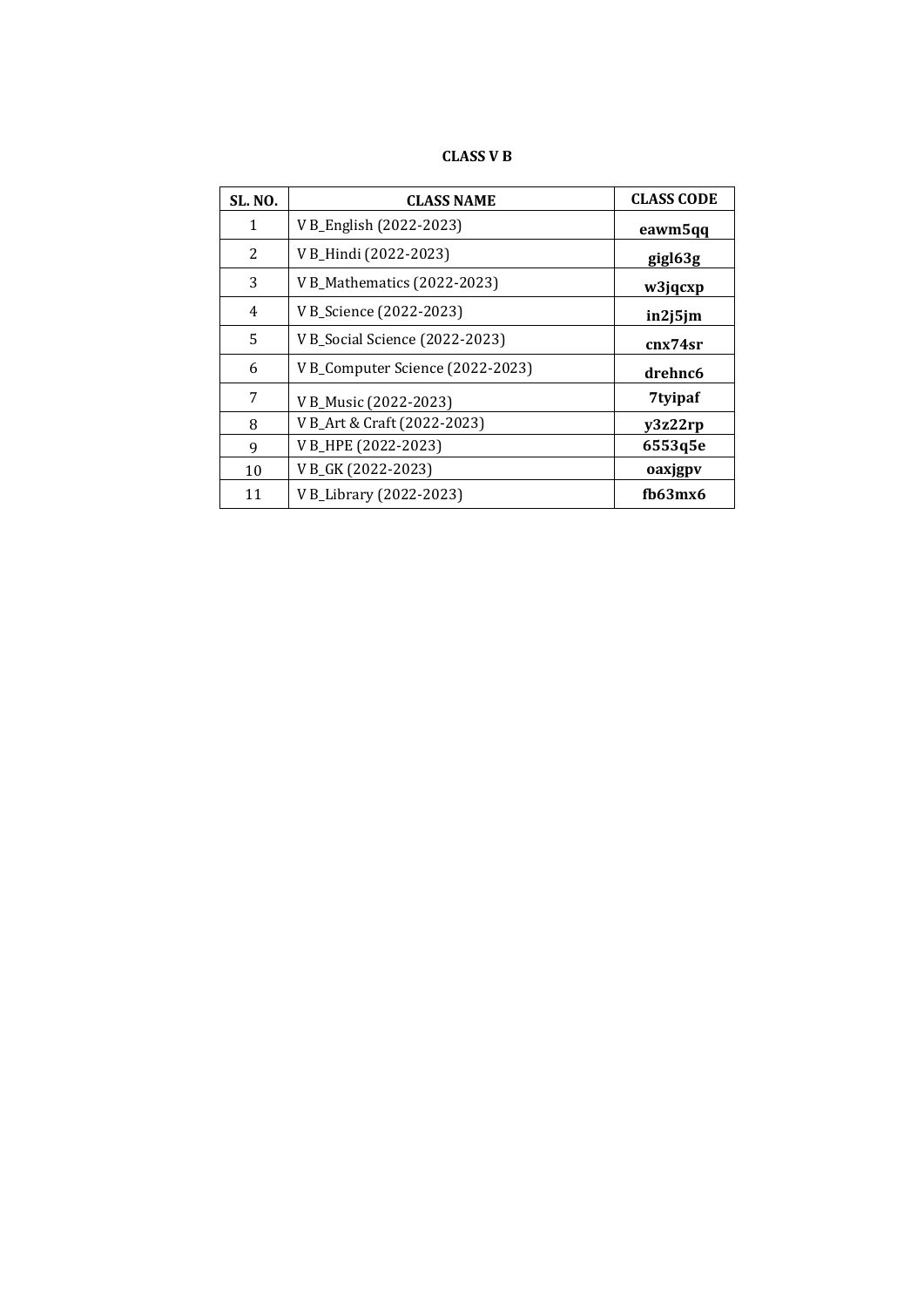# **CLASS V C**

| <b>SL. NO.</b> | <b>CLASS NAME</b>                | <b>CLASS CODE</b> |
|----------------|----------------------------------|-------------------|
| 1              | V C_English (2022-2023)          | rvjor7h           |
| 2              | V C_Hindi (2022-2023)            | kbt7lzt           |
| 3              | V C_Mathematics (2022-2023)      | 7xgxasv           |
| $\overline{4}$ | V C_Science (2022-2023)          | bqdk5nr           |
| 5              | V C_Social Science (2022-2023)   | 4gx4jj7           |
| 6              | V C_Computer Science (2022-2023) | ackjaje           |
| 7              | V C_Music (2022-2023)            | 7tyipaf           |
| 8              | V C_Art & Craft (2022-2023)      | r6n2maz           |
| 9              | V C_HPE (2022-2023)              | 6553q5e           |
| 10             | V C_GK (2022-2023)               | oaxjgpv           |
| 11             | V C_Library (2022-2023)          | $f\frac{h}{3}mx$  |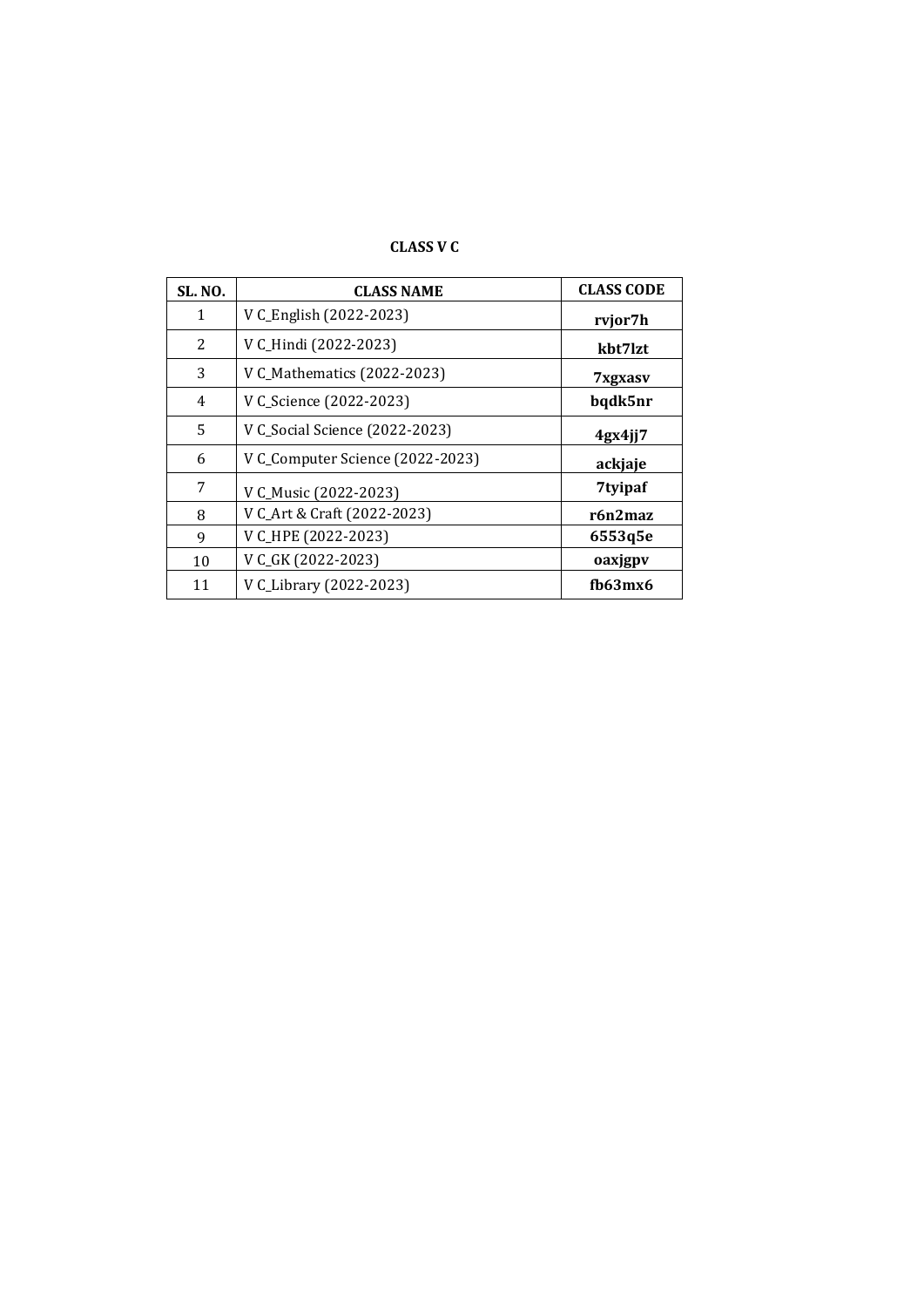**CLASS V D**

| SL.<br>NO. | <b>CLASS NAME</b>               | <b>CLASS CODE</b> |
|------------|---------------------------------|-------------------|
| 1          | V D_English (2022-2023)         | 655zskz           |
| 2          | V D_Hindi (2022-2023)           | bcabz3t           |
| 3          | V D_Mathematics (2022-2023)     | 32x4ztz           |
| 4          | V D_Science (2022-2023)         | 3u7dszb           |
| 5.         | V D_Social Science (2022-2023)  | 73qdrza           |
| 6          | VD_Computer Science (2022-2023) | x5m3jd6           |
| 7          | V D_Music (2022-2023)           | 7tyipaf           |
| 8          | V D_Art & Craft (2022-2023)     | 4tureh5           |
| 9          | V D_HPE (2022-2023)             | 6553q5e           |
| 10         | V D_GK (2022-2023)              | oaxjgpv           |
| 11         | V D_Library (2022-2023)         | fh63mx6           |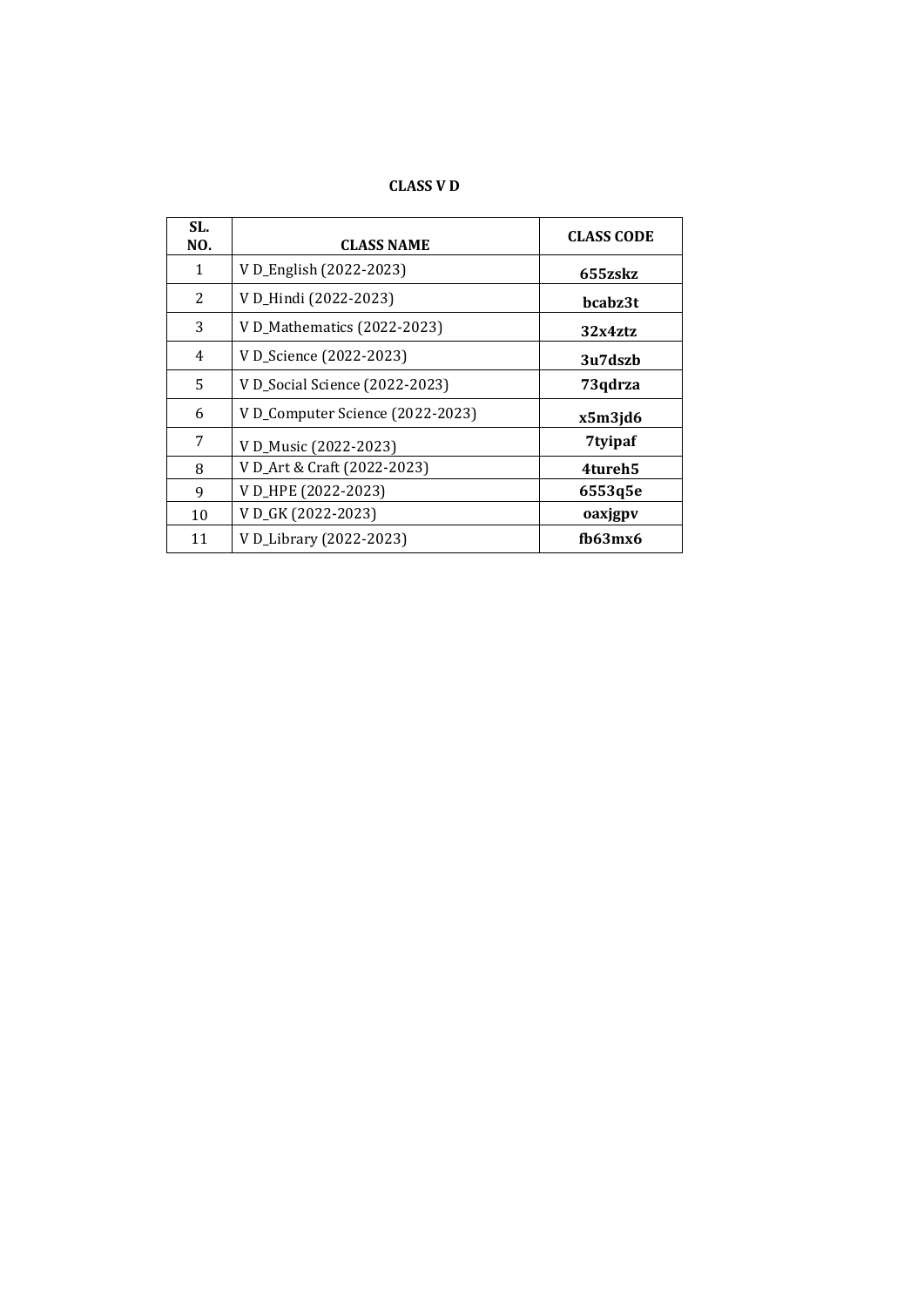| CLASS V E |  |  |  |
|-----------|--|--|--|
|-----------|--|--|--|

| <b>SL. NO.</b> | <b>CLASS NAME</b>                | <b>CLASS CODE</b> |
|----------------|----------------------------------|-------------------|
| 1              | V E_English (2022-2023)          | uxfipso           |
| 2              | V E_Hindi (2022-2023)            | 4b5wtus           |
| 3              | V E_Mathematics (2022-2023)      | xsebvhu           |
| 4              | V E_Science (2022-2023)          | plgg2ru           |
| 5              | V E_Social Science (2022-2023)   | 4sr2wi5           |
| 6              | V E_Computer Science (2022-2023) | immebti           |
| 7              | V E_Music (2022-2023)            | 7tyipaf           |
| 8              | V E_Art & Craft (2022-2023)      | usaks4d           |
| 9              | VE_HPE (2022-2023)               | 6553q5e           |
| 10             | VEGK (2022-2023)                 | oaxjgpv           |
| 11             | V E_Library (2022-2023)          | fh63mx6           |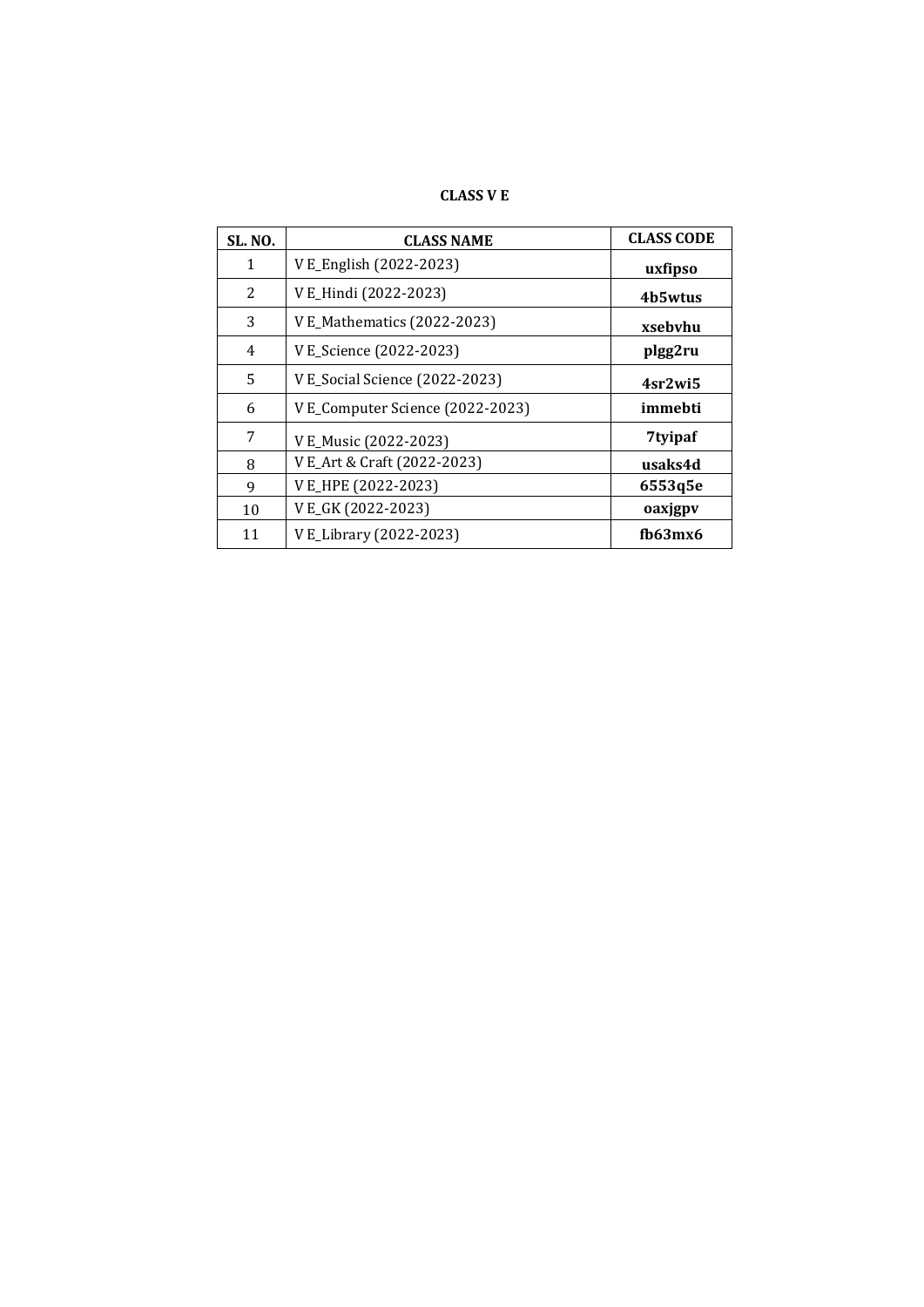# **CLASS V F**

| <b>SL. NO.</b> | <b>CLASS NAME</b>               | <b>CLASS CODE</b> |
|----------------|---------------------------------|-------------------|
| 1              | V F_English (2022-2023)         | <b>6fegsts</b>    |
| $\overline{c}$ | V F_Hindi (2022-2023)           | bcxkpad           |
| 3              | V F_Mathematics (2022-2023)     | vururwm           |
| $\overline{4}$ | V F_Science (2022-2023)         | g6kzz6r           |
| 5              | V F_Social Science (2022-2023)  | fvcikvm           |
| 6              | VF_Computer Science (2022-2023) | v4igivo           |
| 7              | V F_Music (2022-2023)           | 7tyipaf           |
| 8              | V F_Art & Craft (2022-2023)     | ntymuxl           |
| 9              | VF_HPE (2022-2023)              | 6553q5e           |
| 10             | VFGK (2022-2023)                | oaxjgpv           |
| 11             | V F_Library (2022-2023)         | fb63mx6           |